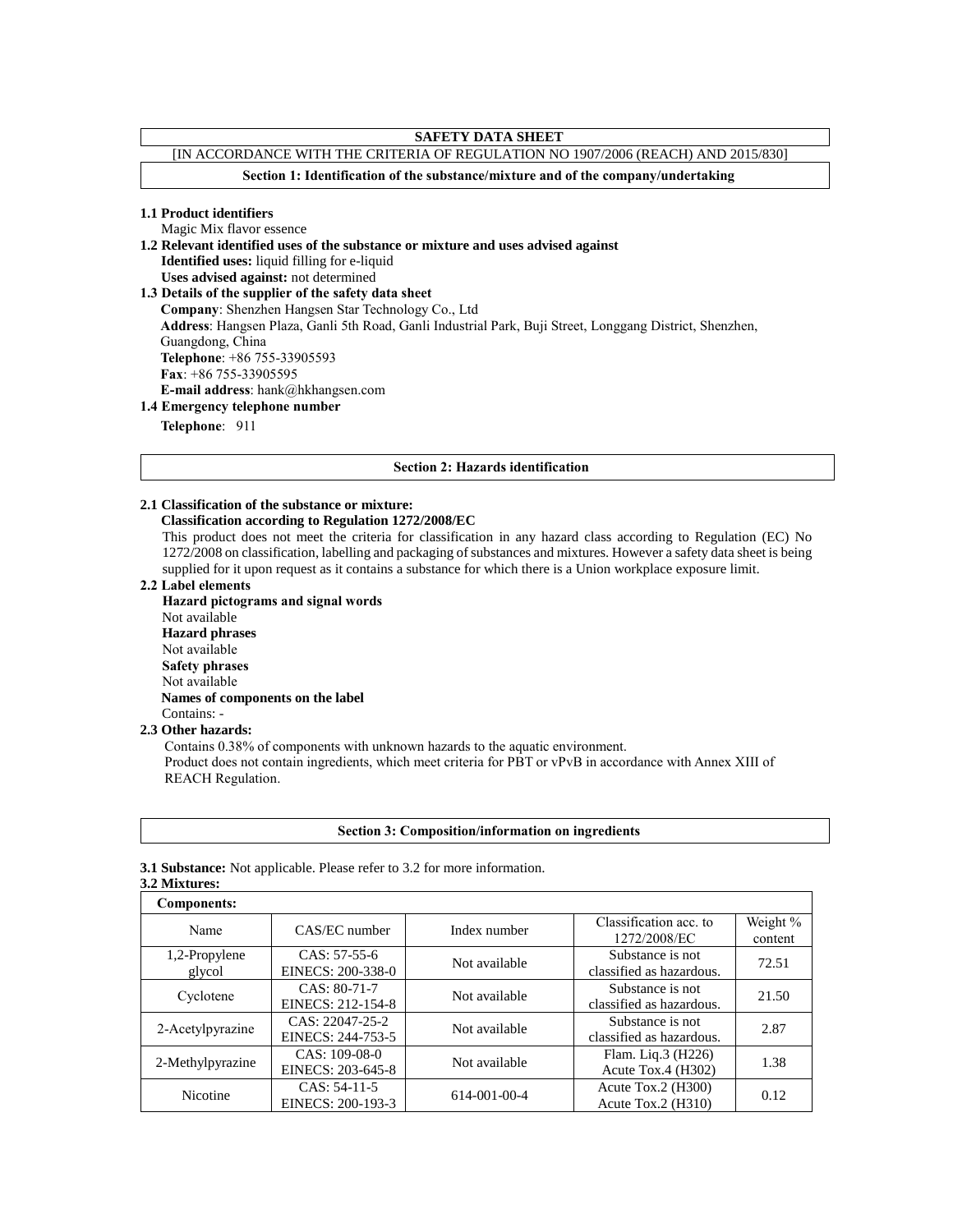|                                       |                                   |               | Acute Tox.2 $(H330)$<br>Aquatic Chronic 2<br>(H411) |      |
|---------------------------------------|-----------------------------------|---------------|-----------------------------------------------------|------|
| Neophytadiene                         | CAS: 504-96-1                     | Not available | Not available                                       | 1.17 |
| $4,7.9-$<br>Megastigmatrien-3-<br>one | CAS: 38818-55-2<br>EINECS: -      | Not available | Not available                                       | 0.21 |
| Glycerol                              | CAS: 56-81-5<br>EINECS: 200-289-5 | Not available | Substance is not<br>classified as hazardous.        | 0.24 |

## Additional information:

Substances for which there are Union workplace exposure limits are listed in SECTION 8. For full text of H-statements: see SECTION 16.

#### **Section 4: First aid measures**

## **4.1 Description of first aid measures**

**Skin contact:** take off contaminated clothing. Wash the contaminated skin with water and soap. Immediately consult a doctor.

**Eye contact:** remove contact lenses. Wash the contaminated eye with plenty of water for at least 15 minutes. Avoid powerful water stream. Consult a doctor if disturbing symptoms occur.

**Ingestion:** do not induce vomiting. Rinse mouth with water. Never give anything to drink to an unconscious person. Consult a doctor. Show the container or label.

**Inhalation:** Remove to fresh air. Keep warm and calm. Consult a doctor, if disturbing symptoms appear.

# **4.2 Most important symptoms and effects, both acute and delayed:**

None reasonably foreseeable

## **4.3 Indication of any immediate medical attention and special treatment needed:**

Physician makes a decision regarding further medical treatment after thoroughly examination of the injured. Symptomatic treatment.

## **Section 5: Firefighting measures**

## **5.1 Extinguishing media**

**Suitable extinguishing media**: Foam, dry extinguishing agents, water spray.

**Unsuitable extinguishing media**: Water jet - risk of the propagation of the flame.

## **5.2 Special hazards arising from the substance or mixture:**

During the fire, the product may produce toxic fumes of carbon monoxide and dioxide, nitric oxides and other unidentified products of thermal decomposition. Do not inhale combustion products.

## **5.3 Advice for firefighters:**

Personal protection typical in case of fire. Do not stay in the fire zone without self-contained breathing apparatus and protective clothing resistant to chemicals.

## **Section 6: Accidental release measures**

## **6.1 Personal precautions, protective equipment and emergency procedures**

Limit the access for the outsiders into the breakdown area, until suitable cleaning operations are completed. In case of large spills, isolate the exposed area. Avoid contact with skin and eyes. Use personal protective measures.

#### **6.2 Environmental precautions:**

In case of release of large amounts of the product, it is necessary to take appropriate steps to prevent it from spreading into the environment. Material may be hazardous if released in large quantities to the environment. Notify relevant emergency services.

### **6.3 Methods and material for containment and cleaning up**

Damaged container put in emergency container. Absorb leakage with incombustible liquid-binding material (e.g. sand, earth, universal binders, silica, vermiculite) and collect mechanically into properly labeled containers for disposal. Clean the contaminated place.

**6.4 Reference to other sections:** Section 13 and section 8.

## **Section 7: Handling and storage**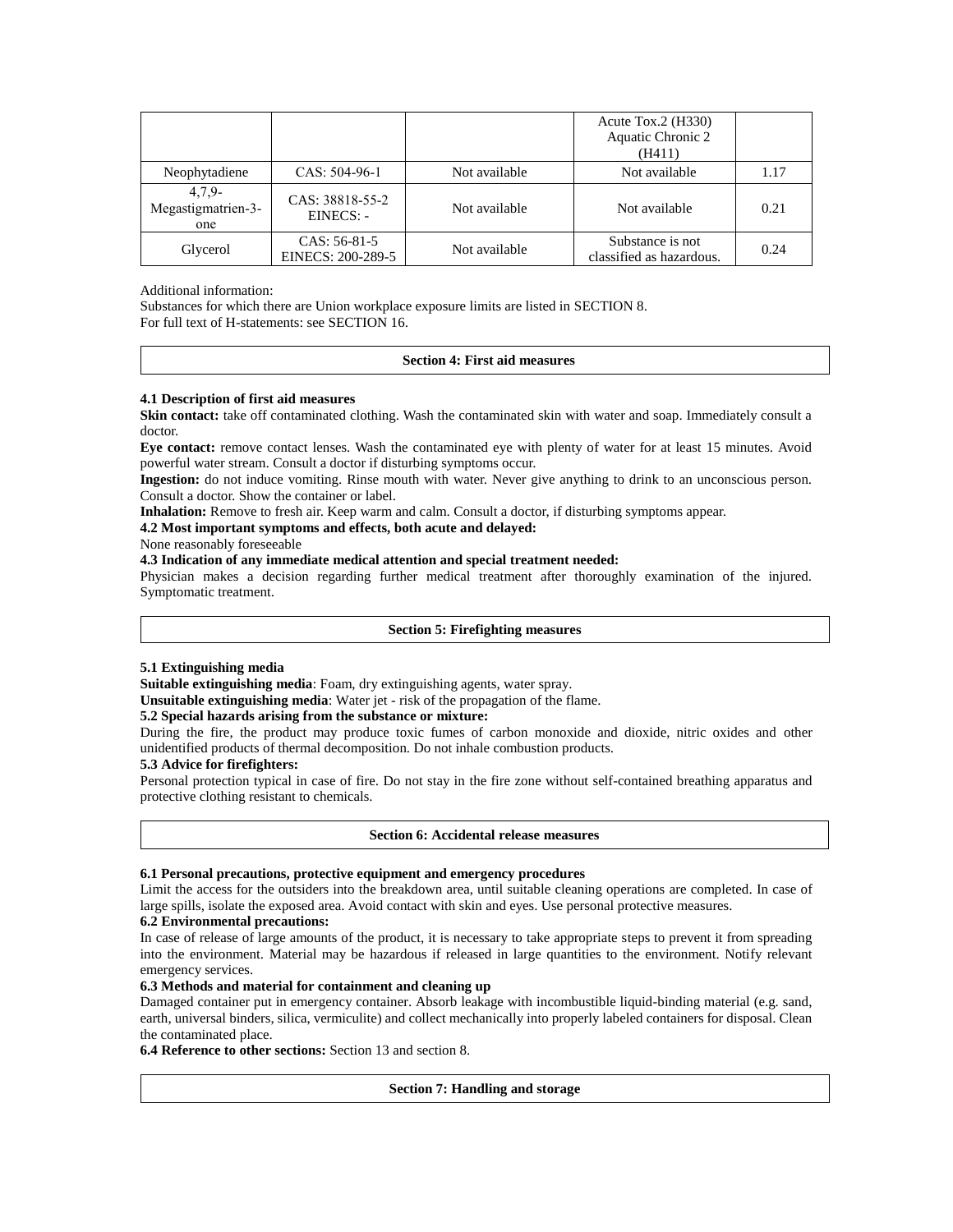## **7.1 Precautions for safe handling:**

Handle in accordance with good occupational hygiene and safety practices. Avoid skin and eyes contamination. Before break and after work wash hands carefully. Use personal protective measures. Ensure adequate ventilation. Do not let the product to get into mouth.

#### **7.2 Conditions for safe storage, including any incompatibilities:**

Keep only in original, tightly closed containers in a cool and well-ventilated area. Keep away from food, beverages or feed for animals. Avoid direct exposure to sunlight. Keep away from strong acids and oxidizing agents. After opening, seal the container and store in an upright position to prevent leakage.

## **7.3 Specific end use(s):**

Liquid filling for e-liquid.

## **Section 8: Exposure controls/personal protection**

## **8.1 Control parameters**

| <b>Substance</b> | <b>Occupational Exposure Limits</b> |                                                                  |  |
|------------------|-------------------------------------|------------------------------------------------------------------|--|
|                  | <b>OSHA PEL</b>                     | TWA 15 mg/m <sup>3</sup> (total), TWA 5 mg/m <sup>3</sup> (resp) |  |
| Glycerol         | TLV (ACGIH 2005)                    | TWA 0.5 mg/m <sup>3</sup> (Skin) (Mist)                          |  |
|                  | MAK                                 | 50 mg/m <sup>3</sup> (Inhalable fraction)                        |  |
| <b>Nicotine</b>  | <b>NIOSH REL</b>                    | TWA 0.5 mg/m <sup>3</sup> (Skin)                                 |  |
|                  | <b>OSHA PEL</b>                     | TWA 0.5 mg/m <sup>3</sup> (Skin)                                 |  |
|                  | TLV (ACGIH 1996)                    | TWA 0.5 mg/m <sup>3</sup> (Skin)                                 |  |
|                  | <b>NIOSH IDLH</b>                   | $0.5 \text{ mg/m}^3$                                             |  |
|                  | <b>EU OEL (EU 2006)</b>             | TWA 0.5 mg/m <sup>3</sup> (Skin)                                 |  |

## **Recommended control procedures**

Procedures Concerning the control over the dangerous components concentrations in the air and control over the air quality in the workplace in Accordance with the European Standards.

#### **8.2 Exposure controls:**

Use the product in accordance with good occupational hygiene and safety practices. Ensure exhaust ventilation or other engineering controls to keep the airborne concentrations of vapors below their respective threshold limit value. Ensure eye stations and safety showers.

## **Hand and body protection:**

In case of short term contact use protective gloves made of nitrile rubber (minimal thickness: 0.2 mm; breakthrough time > 30 minutes). In case of long term contact use protective gloves made of butyl rubber (minimal thickness: 0.3 mm, breakthrough time > 480 minutes).

The material that the gloves are made of must be impenetrable and resistant to the product's effects. The selection of material must be performed with consideration of breakthrough time, penetration speed and degradation.

# **Eye protection:**

Wear tightly fitting safety glasses if there is a risk of eye contamination.

## **Respiratory protection:**

In case of normal use, in accordance with the intended use, it is not necessary.

Applied personal protective equipment must comply with the requirements of the Directive 89/686/EC. The employer is obliged to provide protective equipment relevant to performed activities and in accordance with all quality requirements, including its maintenance and cleaning.

#### **8.3 Environmental exposure controls:**

Do not allow to enter large amounts of product to reach ground water, sewage, waste water or soil.

#### **Section9. Physical and chemical properties**

### **9.1 Information on basic physical and chemical properties**

**Appearance:** Yellow oily liquid at room temperature **Odour:** Tobacco **Odour threshold:** Not available **pH:** 4.72 at 10g/L at 25℃ **Melting point/freezing range:** Not available **Initial boiling point and boiling range:** 160-170 ℃ **Flash point:** Not available **Evaporation rate:** Not available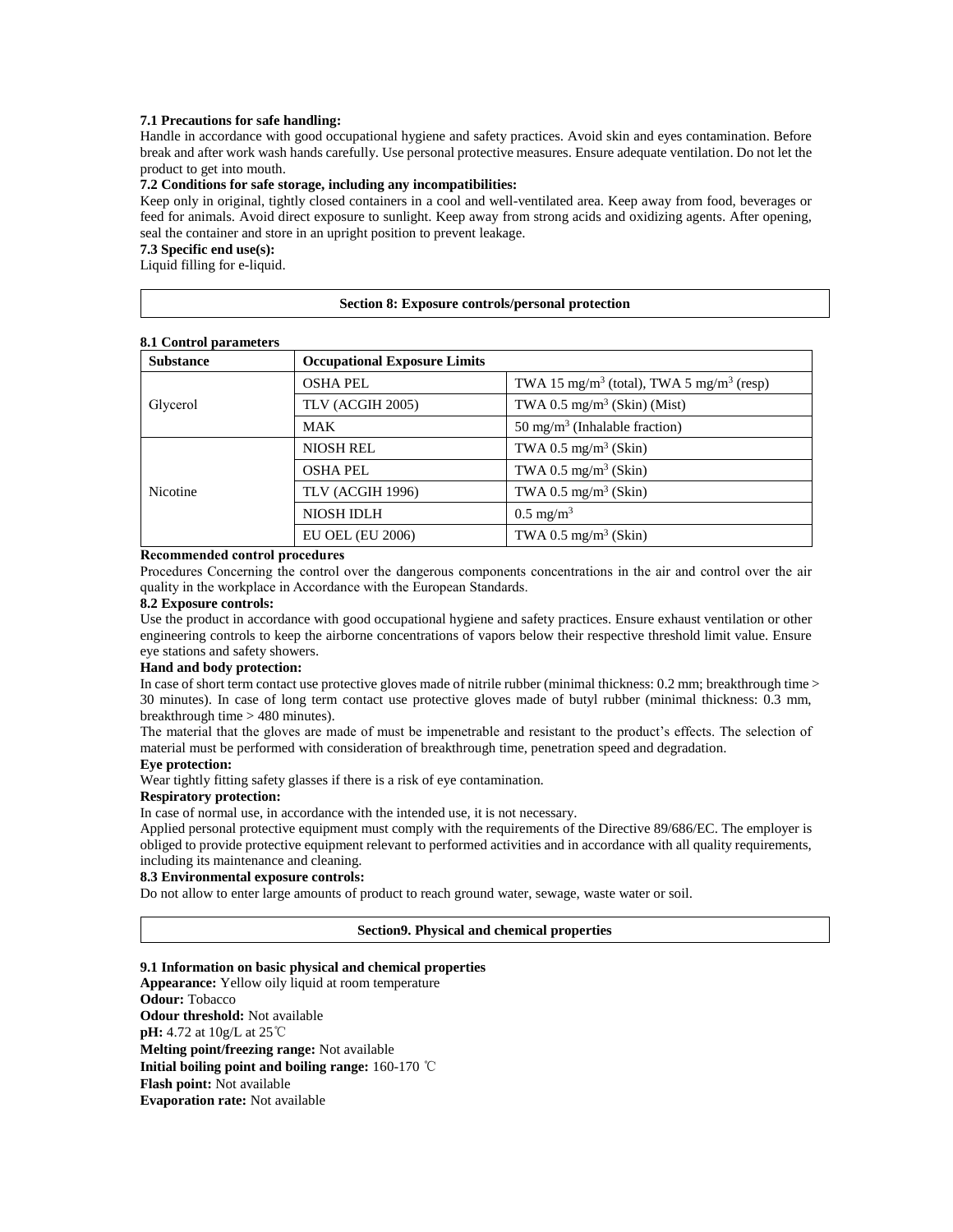**Flammability (solid, gaseous):** This product is liquid, not applicable. **Upper/lower flammability or explosive limits:** Not available **Vapour pressure:** Not available **Vapour density:** Not available **Relative density:** 1.044 (25℃) **Solubility(ies):** Not available **Partition coefficient: n-octanol/water:** Not available **Auto-ignition temperature:** Product is not self-igniting. **Decomposition temperature:** Not available **Viscosity:** 49 mPa·s (25℃) **Explosive properties:** Product does not present an explosion hazard. **Oxidising properties:** Product does not present oxidizing properties.

#### **9.2 Other information:** Not available

#### **Section10: Stability and reactivity**

**10.1 Reactivity:** Product is feebly reactive. Product does not undergo a dangerous polymerization. See also 10.4-10.5 **10.2 Chemical stability:** The product is stable under normal storage and using condition.

**10.3 Possibility of hazardous reactions:** Dangerous reactions are not known.

**10.4 Conditions to avoid:** Avoid direct exposure to sunlight.

**10.5 Incompatible materials:** Strong oxidizing agents, acids.

**10.6 Hazardous decomposition products:** Not available

#### **Section11:Toxicological information**

#### **11.1 Information on toxicological effects**

## **Toxicity of components**

| LD/LC50 values relevant for classification: |      |                         |
|---------------------------------------------|------|-------------------------|
| $CAS: 54-11-5$ Nicotine                     |      |                         |
| Oral                                        | LD50 | 5 mg/kg bw              |
| Dermal                                      | LD50 | 70 mg/kg bw             |
| Inhalation                                  | LC50 | $0.19$ mg/L             |
| CAS: 109-08-0 2-Methylpyrazine              |      |                         |
| Oral                                        | LD50 | $1800 \text{ mg/kg}$ bw |

#### **Toxicity of the mixture**

The acute toxicity estimate (ATEmix) for the classification of a substance in a mixture was determined using the appropriate value from relevant literature and RAC proposal.

# **Acute toxicity**

**ATEmix** (oral) =  $4038$  mg/kg bw (Not classified)

**ATEmix (dermal)** = 58333 mg/kg bw (Not classified)

#### **ATEmix (inhalation)** = 158 mg/L (Not classified)

**Skin corrosion/irritation:**

This product does not contain any substances that produce skin corrosion or irritation. See section 3.

# **Serious eye damage/irritation:**

This product does not contain any substances that produce serious eye damage or irritation. See section 3. **Respiratory or skin sensitization:**

This product does not contain any substances that produce respiratory or skin sensitization. See section 3. **Germ cell mutagenicity:**

This product does not contain any substances that produce germ cell mutagenicity. See section 3.

## **Carcinogenicity:**

This product does not contain any substances that produce carcinogenicity. See section 3.

#### **Reproductive toxicity:**

This product does not contain any substances that produce reproductive toxicity. See section 3.

## **Summary of evaluation of the CMR properties:**

Based on available data, the classification criteria are not met.

## **STOT-single exposure:**

This product does not contain any substances that produce STOT-SE. See section 3.

#### **STOT-repeated exposure:**

This product does not contain any substances that produce STOT-RE. See section 3.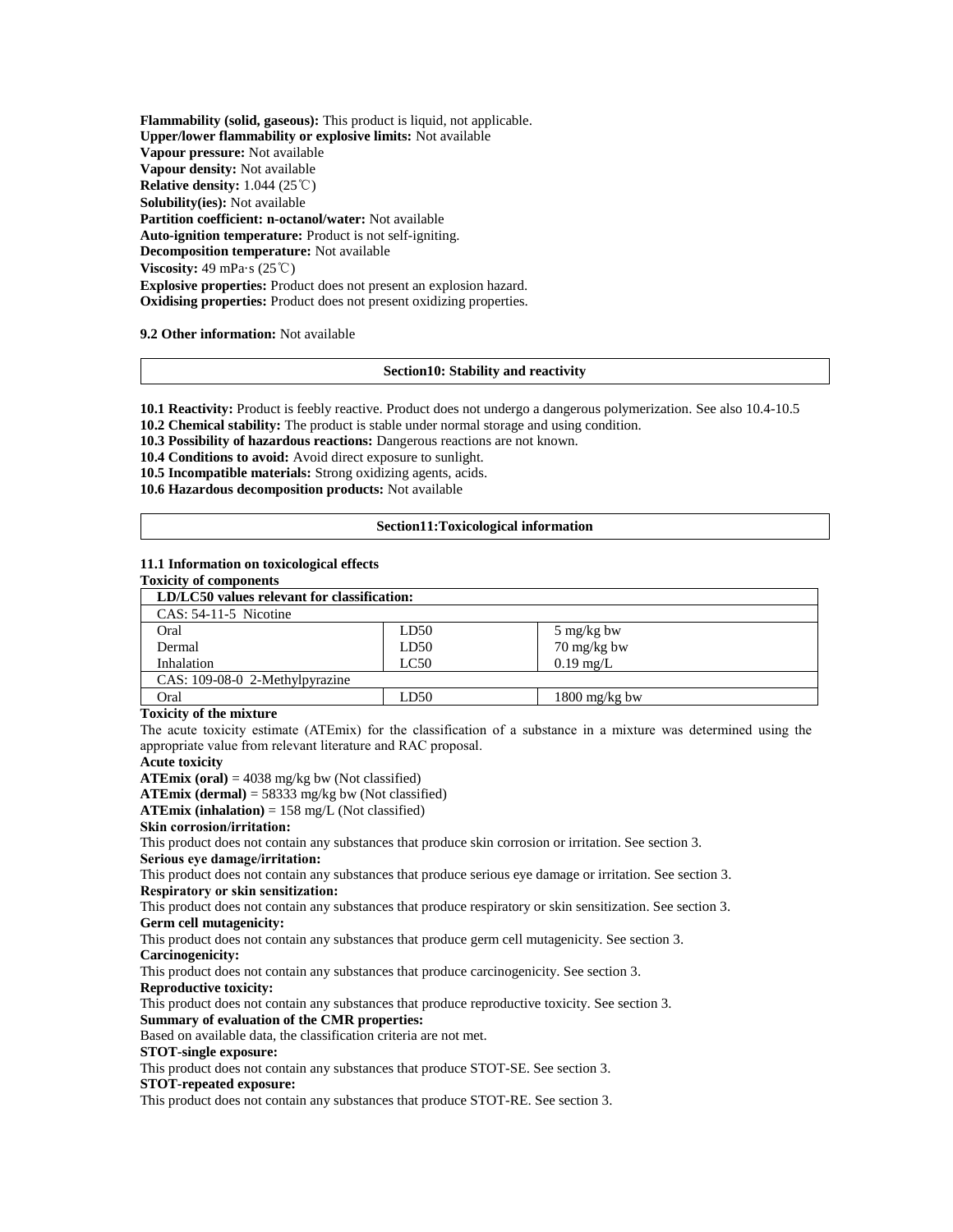## **Aspiration hazard:**

This product does not contain any substances that produce aspiration hazard. See section 3.

#### **Section12:Ecological information**

## **12.1 Toxicity:**

| Parameters of environmental toxicity: |                          |  |
|---------------------------------------|--------------------------|--|
| $CAS: 54-11-5$ Nicotine               |                          |  |
| Classification:                       | Aquatic Chronic 2 (H411) |  |
| Fish ( <i>Onchorhynchus mykiss</i> )  | $LC50-96h = 4 mg/L$      |  |
| Fish (fresh water)<br>$3-29$ ppm      |                          |  |
| Daphnia (Daphnia magna)               | $EC50-48h = 0.24$ mg/L   |  |
| Alga (Desmodesmus subspicatus)        | $EC50-72h = 37$ mg/L     |  |

According to Regulation (EC) No 1272/2008, this product does not meet the criteria of classification of environmental toxicity.

#### **12.2 Persistence and degradability:**

Data for the mixture are not available.

| <b>Nicotine</b>                        |                                                       |
|----------------------------------------|-------------------------------------------------------|
| OECD 301B                              | 71% degradation                                       |
| 1,2-propylene glycol                   |                                                       |
| OECD Method 301F                       | 81% biodegradation                                    |
| Biodegradation in soil                 | High concentrations of propylene glycol released into |
|                                        | a soil environment can be expected to biodegrade.     |
| Phototransformation in water           | $DT50 = 1.3$ year                                     |
| Glycerol                               |                                                       |
| Ready biodegradability                 | Readily biodegradable                                 |
| <b>12.3 Bioaccumulative potential:</b> |                                                       |

## Data for the mixture are not available.

| $1.17$ (pH=12.17)    |
|----------------------|
|                      |
| 0.09                 |
|                      |
| $-1.75$ (pH=7.4, °C) |
|                      |

#### **12.4 Mobility in soil:**

Data for the mixture are not available.

| 1,2-propylene glycol      |                                                                                              |
|---------------------------|----------------------------------------------------------------------------------------------|
| Koc                       | 2.9 (calculated from $log Pow = -1.07$ using the<br>equation from the TGD (non-hydrophobics) |
| Henry's Law constant      | 0.06 atm m <sup>3</sup> /mol (12 °C)                                                         |
| Glycerol                  |                                                                                              |
| Henry's Law Constant (H): | 0 atm $m^3$ /mol                                                                             |

## **12.5 Results of PBT and vPvB assessment:**

Product does not contain ingredients, which meet criteria for PBT or vPvB.

**12.6 Other adverse effects:**

The mixture is not classified as hazardous to the ozone layer.

#### **Section13:Disposal considerations**

#### **13.1 Waste treatment methods**

Disposal method for the product: disposal in accordance with the local legislation. Do not empty into drains. Waste code should be given in the place of waste formation. The classification of this waste meets criteria for dangerous waste. Disposal methods for used packing: reuse/recycling/liquidation of empty containers dispose in accordance with the local legislation. The classification of this waste meets criteria for dangerous waste.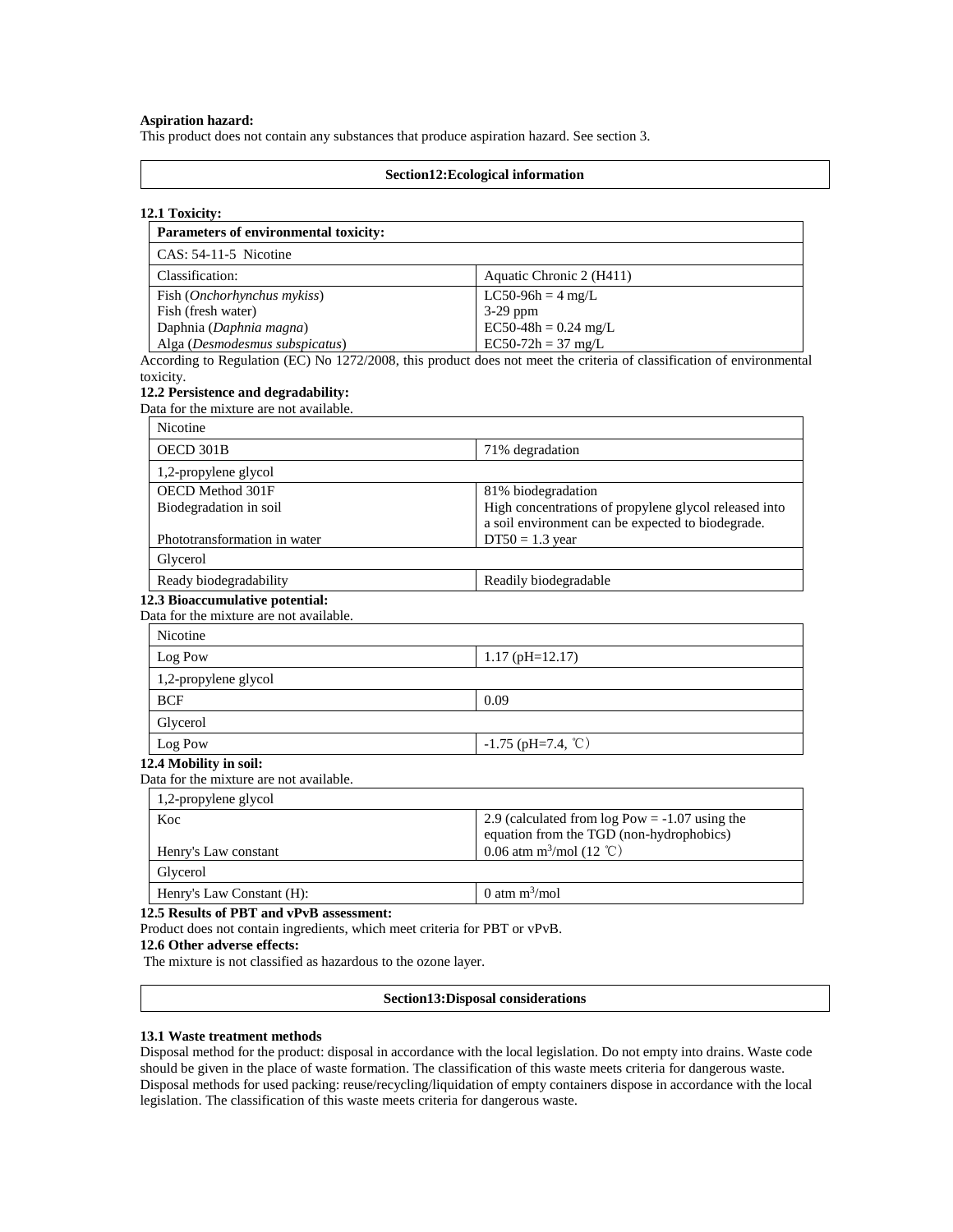Legal Basis: Directive 2008/98/EC, 94/62/EC.

#### **Section14:Transport information**

**14.1. UN number:**

Not available. Product is not classified as hazardous during transport. **14.2. UN proper shipping name:**  Not applicable. **14.3. Transport hazard class(es):**  Not applicable. **14.4. Packing group:**  Not applicable. **14.5. Environmental hazards:**  Not applicable. **14.6. Special precautions for user:**  Move carefully to prevent leakage during carriage. Keep necessary protective articles at hand in case of accident. **14.7. Transport in bulk according to Annex II of MARPOL and the IBC Code:**  Not applicable.

#### **Section15: Regulatory information**

#### **15.1 Safety, health and environmental regulations/legislation specific for the substance or mixture**

**Regulation (EC) No 1907/2006** of the European Parliament and of the Council of 18 December 2006 concerning the Registration, Evaluation, Authorization and Restriction of Chemicals (REACH), establishing a European Chemicals Agency, amending Directive 1999/45/EC and repealing Council Regulation (EEC) No 793/93 and Commission Regulation (EC) No 1488/94 as well as Council Directive 76/769/EEC and Commission Directives 91/155/EEC, 93/67/EEC, 93/105/EC and 2000/21/EC.

**Regulation (EC) No 1272/2008** of the European Parliament and of the Council of 16 December 2008 on classification, labeling and packaging of substances and mixtures, amending and repealing Directives 67/548/EEC and 1999/45/EC, and amending Regulation (EC) No 1907/2006 (Text with EEA relevance).

**Commission Regulation (EU) No 2015/830** of 28 May 2015 amending Regulation (EC) No 1907/2006 of the European Parliament and of the Council on the Registration, Evaluation, Authorization and Restriction of Chemicals (REACH) (Text with EEA relevance)

**Directive 2008/98/EC** of the European Parliament and of the Council of 19 November 2008 on waste and repealing certain Directives.

**European Parliament and Council Directive 94/62/EC** of 20 December 1994 on packaging and packaging waste. **ADR European Agreement** concerning the International Carriage of Dangerous Goods.

**Convention concerning International Carriage by Rail (COTIF): Appendix C – Regulations concerning the International Carriage of Dangerous Goods by Rail (RID)** with effect from 1 January 2011.

## **15.2 Chemical safety assessment:**

A Chemical Safety Assessment is not required for mixtures in accordance with REACH Regulation.

#### **Section16: Other information**

#### **Full text if indicated H phrases mentioned in section 2,3:**

H226: Flammable liquid and vapour H300: Fatal if swallowed H302: Harmful if swallowed H310: Fatal in contact with skin H330: Fatal if inhaled H411: Toxic to aquatic life with long lasting effects **Clarifications of aberrations and acronyms** Acute Tox.2, 4: Acute toxicity, Category 2, 4 Aquatic Chronic 2: Hazardous to the aquatic environment, long-term hazard Category 2 Flam. Liq.3: Flammable liquid, Category 3 PBT: Persistent, Bioaccumulative and Toxic substance vPvB: very Persistent, very Bioaccumulative substance OECD: Organisation for Economic Co-operation and Development OSHA: Occupational Safety and Health Administration PEL: Permissible Exposure Limit